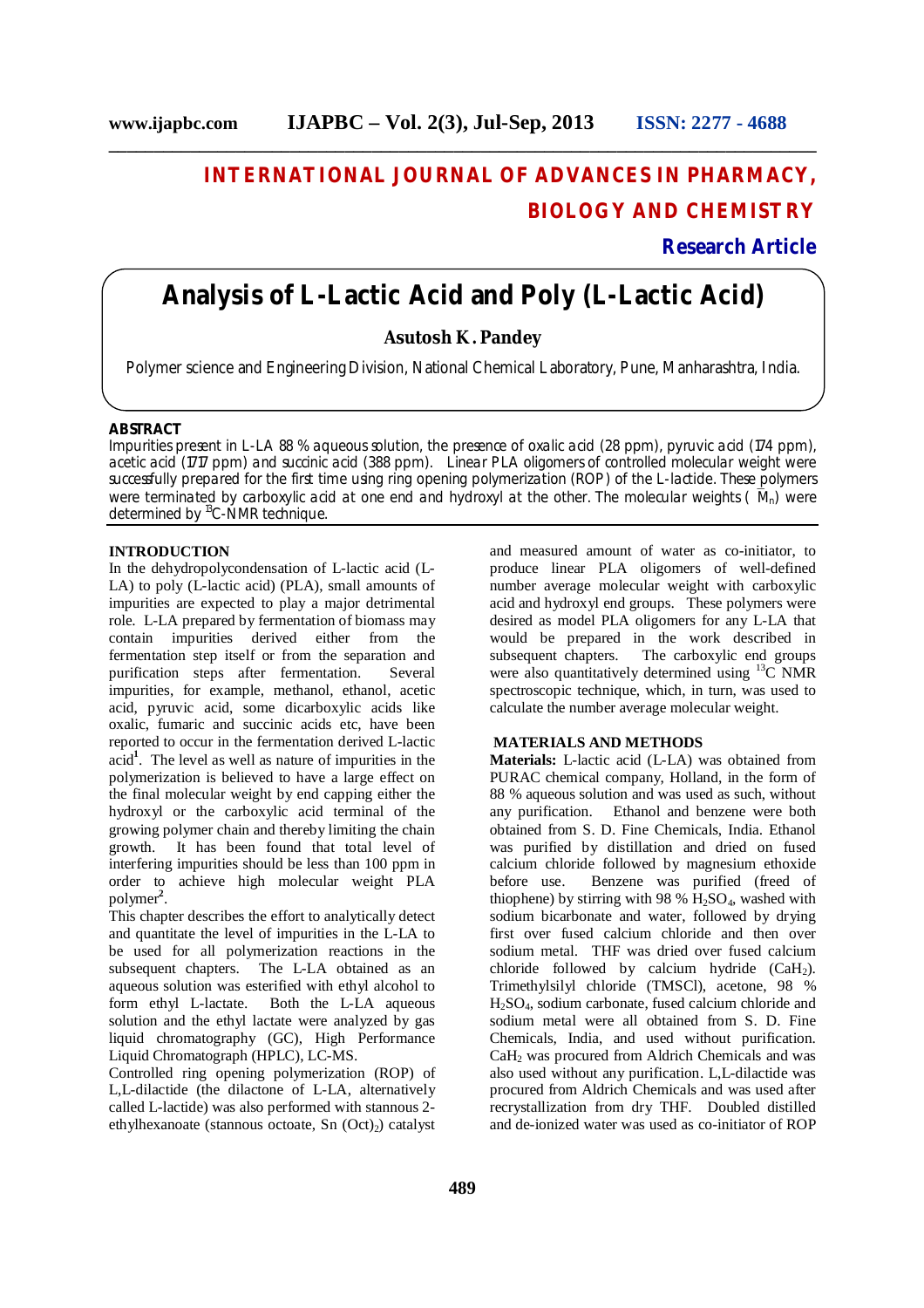reactions. Sn  $(Oct)_2$  catalyst was procured from Aldrich Chemicals and was freshly distilled before use.

**Preparation of ethyl lactate from L-lactic acid:** Llactic acid was azeotropically dried with benzene (thiophene-free) without any catalyst, followed by removal of benzene under reduced pressure of 0.1 mbar at  $60^{\circ}$ C (5 h). The dry, waxy L-lactic acid (10) g) was esterified by refluxing in dry ethanol (50 mol/ mol of L-LA) with a few drops of 98 %  $H<sub>2</sub>SO<sub>4</sub>$  as catalyst for 20 hours, with intermittent (azeotropic) distilling out of ethanol and by-product water at every 4 hours. After 20 hr the whole reaction mixture was distilled up to dryness, so that all ethanol together. Further fractional distillation at the boiling point of ethanol and under atmospheric pressure removed ethanol and yielded 9.87 g (86 %) pure ethyl lactate.

**General procedure for ROP of L-lactide:** To 2.20 g (0.015 mol) L-lactide (recrystallized and dried) taken in single-neck, 250 mL volume round bottomed flask, previously passivated with 30 % acetonic solution of TMSCl followed by drying, maintained under inert (argon) atmosphere and fitted with standard joints and, was added Sn  $(Oct)_2$  catalyst 0.1214g, 2 mol % of lactide and required amount of de-ionized water was added (0.008mL, 0.03 mol/ mol of lactide) subsequently using a hypodermic syringe. The mixture was stirred at room temperature for 5 h, followed by evacuating and sealing under vacuum and then heating at  $120<sup>0</sup>C$  for 12 h.

#### **Analysis**

**Gas liquid chromatography (GC):** GC-analysis of L-lactic acid was done on Perkin Elmer GC Auto System XL-200 by injecting 0.1, 1 and 10 microliter injection volumes of the L-LA 88 % aqueous solution as such to a Perkin-Elmer BP-20 (polyethylene oxide, terephthalic acid treated) capillary column of 25 meter length by means of on-column injection procedure and comparing with the chromatograms of aqueous solutions of 4, 9 and 19 ppm (that is below 5, 10 and 20 ppm, respectively) concentrations each of methanol, ethanol, acetic acid, and pyruvic acid. The split ratio was 1:60, the detector was FID, the carrier gas was nitrogen with a pressure of 7 psi and the fuel for FID was hydrogen. Oven was isothermal at  $50<sup>0</sup>C$  for 30 min, followed by heating with a ramp rate of  $5\degree C$  min from  $50\degree C$  till another 30 min. The injector and detector were kept at  $250$  and  $280\text{ °C}$ . respectively. Dicarboxylic acids, namely oxalic, fumaric and succinic acid, did not elute through this column.

Ethyl lactate was analyzed under the same conditions, except that the column was Perkin-Elmer BP-21 (polysiloxane) and the injection was done in normal injection mode, where the sample evaporated inside the injector and went into the column in a gaseous form. Ethyl lactate chromatograms (corresponding to 0.1, 1 and 10 micro liter injection volumes) were compared with chromatograms of ethanolic solutions of 4, 9 and 19 ppm (that is below 5, 10 and 20 ppm, respectively) concentrations each of diethyl oxalate and diethyl succinate.

**High Performance Liquid Chromatography:** Quantification of impurities by HPLC is the process of determining the unknown concentration of a compound in a known solution. It involves injecting a series of known concentrations of the standard compound solution onto the HPLC for detection. The chromatograph of these known concentrations will give a series of peaks that correlate to the concentration of the compound injected.

The HPLC system employed for this work consisted of modular HPLC of WATERS make consisting of: Pumps 3 x 515 HPLC High pressure pumps, Injector: 717-Autosampler, Detectors: 996 PDA [Photodiode Array Detector] 410 RI [Refractive Index Detector] and Millennium Software. The column used for impurity analysis was YMC (polar embedded,  $C_{18}$ ). The chirality. of 88 % L-LA aqueous solution was determined using MN-chiral 1 column. The chiral purity of 88 % L-LA aqueous solution was obtained as 99, 9 %.

*LC-MS:* The LC-MS of L-lactic acid was analyzed in methanol solution using API Qstar Pulse.

**Molecular weights:** Molecular weights (relative,  $\overline{M}_n$  and  $\overline{M}_w$ ) and polydispersity ( $\overline{M}_w/\overline{M}_n$ ) were determined with respect to polystyrene standards by size exclusion chromatography on a Thermo Finnigan Spectra Series AS300 machine at 25 $\mathrm{^0C}$  by eluting PLA solutions of 10 mg/ mL concentration in CHCl3, with toluene as internal standard, through a series of five  $\mu$ -Styragel columns of pore sizes  $10^5$ ,  $10^4$ ,  $10^3$ , 500, and  $100 \text{ A}^0$  respectively, and length 30 cm each.  $CHCl<sub>3</sub>$  was used as the mobile phase (flow rate 1 mL/ min) and a refractive index detector (Spectra Series RI-150) was used for detection of different molecular weight fractions. Molecular weights were calculated with respect to polystyrene calibration. Number average molecular weights and intrinsic viscosities were determined with the help of a KNAUER K-7000 Vapor Pressure Osmometer (25  $^{0}$ C) and a 3-arm Ubbelohde viscometer (SCHOTT GERATE) at 30 $\mathrm{^0C}$  in chloroform.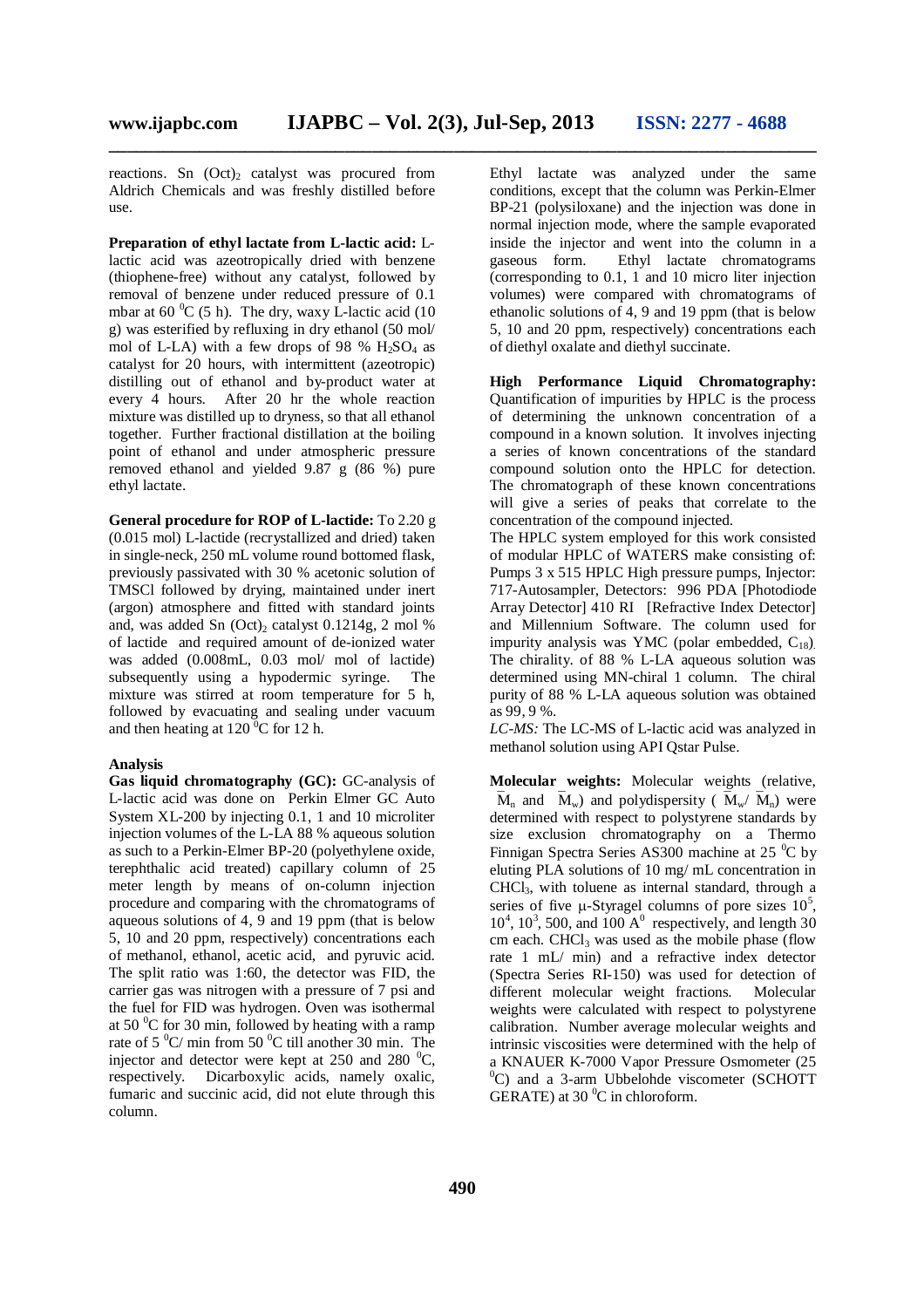**Quantitative <sup>13</sup>C-NMR spectroscopic analysis:** For NMR measurements, the samples were dissolved in Chloroform-d in 5 mm dia. NMR tubes at room temperature. The chemical shifts in parts per million (ppm) were reported up field with reference to internal standard chloroform-d at 7.25 ppm. The sample concentration for  ${}^{13}C$  NMR measurements was 10 % by weight. Proton decoupled <sup>13</sup>C NMR spectra with NOE were recorded on a Bruker DRX 500 MHz NMR spectrometer working at 125.577 MHz for carbon-13.  $CDCl<sub>3</sub>$  served as solvent and TMS as internal standard for all  $^{13}$ C-NMR measurements. Relative peak areas were proportional to the number of carbon atoms. Peak areas were calculated by deconvolution method using WIN-NMR software.

**Thermal analysis:** Differential scanning calorimetric (DSC) measurements were made on a Perkin-Elmer thermal analyzer model DSC-7 in a nitrogen atmosphere. The measurements were run from –40 to 200  $\rm{^0C}$  at a heating rate of 10  $\rm{^0C/}$  min and a cooling rate of 100  $^{\circ}$ C/ min. The glass transition temperature  $(T<sub>g</sub>)$  and the crystallinity data were recorded from the second and first heating curves, respectively. Crystallinity values for different polymers were calculated from the heat of fusion. By integrating the normalized area of the melting endotherm, determining the heat involved, and rating it to the reference 100 % crystalline polymer  $(93.6 \text{ J}/ \text{ g})^3$ , the relative crystallinity of the polymer was assessed. In the present work, the relative degree of crystallinity is referred to as crystallinity, and  $T_m$  is the melting temperature.

**X-ray analysis:** Wide-angle X-ray scattering (WAXS) pattern of the samples was obtained in reflection mode using a Rigaku Dmax 2500 diffractometer and Ni filtered copper radiation. The sample was scanned in the range  $2\theta = 10 - 35^{\circ}$  and the generator was operated at 40 kV and 150 mA. The FWHM of the 110 peak was determined by peak fitting software available with the Rigaku diffractometer.

## **RESULTS AND DISCUSSION**

## **Impurity detection and analysis in the L-lactic acid and ethyl L-lactate**

**L-lactic acid:** The total level of impurities in the Llactic acid 88 % aqueous solution was less than 30 ppm. Only methanol  $(< 5$  ppm), ethanol  $(< 10$  ppm) and acetic acid  $(< 10$  ppm) were found to be present as impurities. Presence of L-lactide was also detected, but its quantification was not attempted because its formation inside the GC column was also possible, since L-LA is a thermally labile material.

Some peaks, though with much tailing and disturbed baseline, which eluted after the L-LA remained unidentified. Although pyruvic acid was not found at all in the L-LA sample when injected, it was individually detectable up to the 4-ppm level from its own aqueous solution. So it was thus concluded that pyruvic acid was present in less than 5 ppm level in the L-LA sample and oxalic acid, fumaric acid and succinic acid were found < 5ppm.

HPLC result shows the quantitative estimation of acid impurities present in L-LA 88 % aqueous solution. The quantitative results showed the presence of oxalic acid (28 ppm), pyruvic acid (174 ppm), acetic acid (1717 ppm) and succinic acid (388 ppm). The other acids for example, citric acid, itaconic acid, acotinic acid, propeonic acid, citraconic acid and buatyric acid are observed below the detection limit. The presence of fumaric acid was 0.6 ppm and other impurity are 6.6 ppm. Methanol and ethanol are observed below the detection limit. The purity (percentage) of L-lactic acid is 97.7 %. The chiral purity of L-lactic acid was examined in 1.5 molar solution of sodium hydroxide using at 20 $\mathrm{^0C}$ . The specific rotation was obtained as -14.6.

The LC-MS result showed the presence of CH<sub>3</sub>COOH---K<sup>+</sup> (100 Da), Lactoyl lactic acid---Na<sup>+</sup> (185 Da), trimer of lactic acid---  $Na<sup>+</sup>(257 Da)$ , trimer of lactic acid---K <sup>+</sup>(257 Da), tetramer of lactic acid---  $Na<sup>+</sup>$  (329 Da), pentamer of lactic acid---Na<sup>+</sup> (401), hexamer of lactic acid---Na<sup>+</sup> (473 Da), heptamer of lactic acid--- $Na<sup>+</sup>$  (563) and cyclic octameer of lactic acid--- $Na<sup>+</sup>$  (597 Da).

**Ethyl lactate:** No impurities peaks were found in the ethyl lactate sample when injected (cut off time of 4 min given for ethanol) and there was only a single peak of ethyl lactate in the chromatogram. Impurities with boiling points less than that of ethanol had presumably been removed at the time of removal of ethanol. However, any impurity with a boiling point higher than ethanol should remain in the sample after esterification. But the fact that no impurities were found implied that the peaks found after the L-LA peak during elution of the L-LA aqueous solution sample might be due to small oligomers of L-LA. The detection level of diethyl oxalate, diethyl fumarate and diethyl succinate was about 4 ppm. under the specified condition of anaysis. Thus it can be inferred that these impurities were present in less than 5 ppm concentration in the ethyl lactate sample. The GC analysis thus could detect only three impurities, namely methanol, ethanol and acetic acid. Traces of L-lactide that was found could be either due to its presence as an impurity in the sample or its formation during the elution through the heated GC column, or both.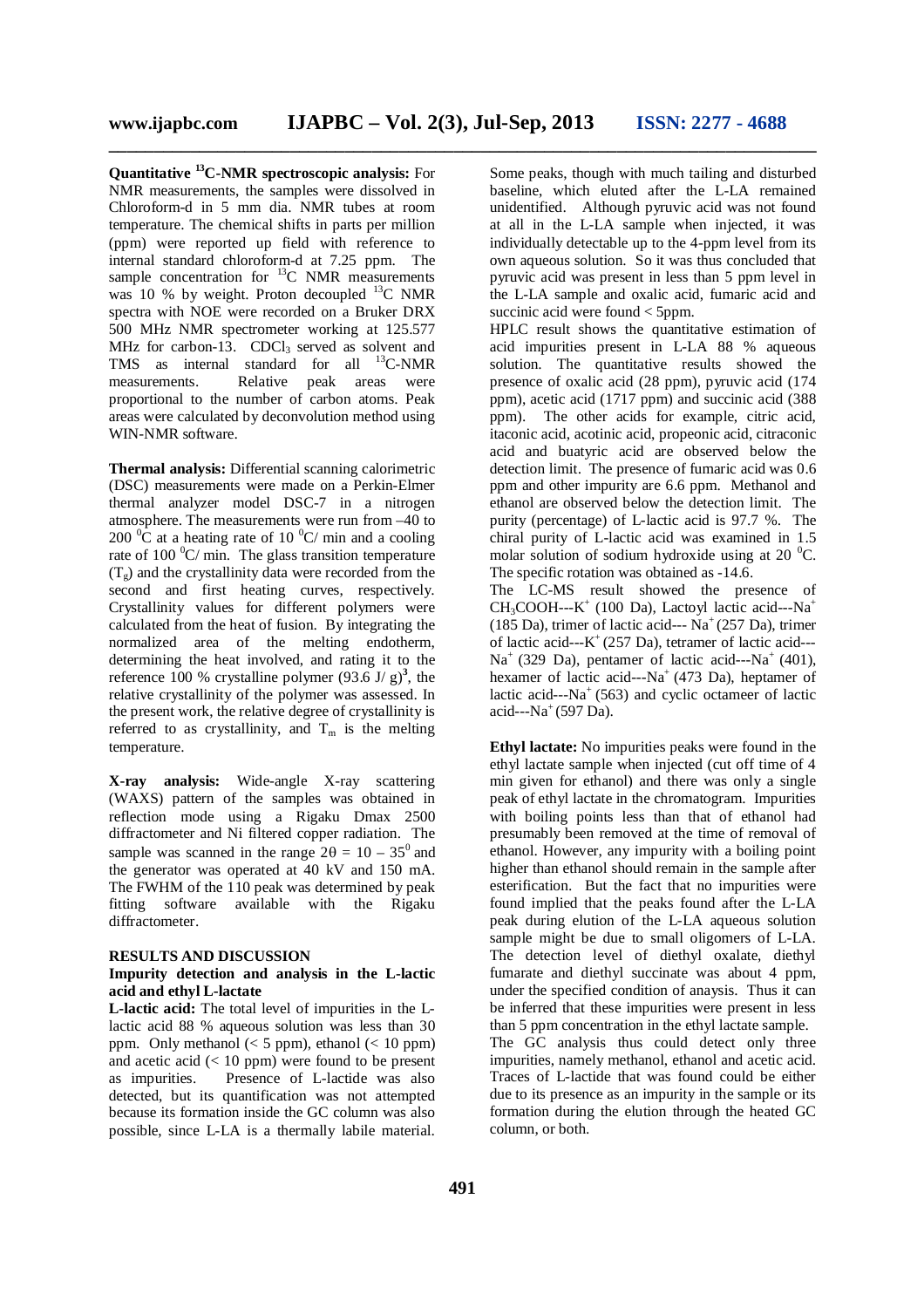**Synthesis and characterization of linear PLA oligomers of controlled number average molecular weight and with both carboxylic and hydroxyl end groups:** Synthesis, by ROP of L-lactide: Sn  $(Oct)<sub>2</sub>$ catalyzed (or, -initiated) ring opening polymerization (ROP) of lactonic monomers, including L-lactide, in presence of alcoholic co-initiators proceeds via a coordination-insertion mechanism of initiation and propagation**4-6** , (Scheme-1).

In the present work, L-lactide was thoroughly dried under vacuum and all precautions were taken to avoid in trace of moisture during the reactions. Water was used as the co-initiator, so that carboxylic acid end groups instead of ester end groups as found in the Scheme-1 could be generated at the terminal of each PLLA oligomer chain. The number average molecular weight and degree of polymerization,  $M_n$  and  $\overline{DP}_n$ , respectively, of PLA oligomers thus prepared were calculated as:

 $\overline{\mathbf{M}}_{n}$  = ([M] / [I]) x  $\mathbf{M}_{\mathbf{L}}$  x conversion % and  $\overline{D}P_n = (\textbf{[}M\textbf{]} / \textbf{[} \textbf{I}\textbf{]})$  x conversion %

Where  $[M]$  = moles of monomer,  $[I]$  = moles of coinitiator (water) and  $M_L$  = molecular weight of Llactide. Conversion was determined from yield of PLLA oligomer.

**Determination of molecular weights of oligomers:** The achieved degree of polymerization and number average molecular weight was determined from the ratio of integral of the ester carbonyl carbon to that of the carboxylic acid carbonyl carbon in the  ${}^{13}$ C-NMR spectrum, as shown in Figure. 2.



**Fig. 1: Coordination-insertion mechanism of ROP of L-lactide**

Both theoretically calculated and experimentally obtained values of these parameters are organized in the data shown in Table-1, where samples 1 and 2 are the two PLA oligomers synthesized in this procedure with different [M]/[I] ratios and different Sn  $(Oct)_2$ concentrations in proportion to the lactide monomer, to obtain oligomers of different degrees of polymerization and hence different number average molecular weights.

The theoretically calculated and experimentally obtained values of these parameters were found to be in very good agreement, thereby indicating successful use of water as a co-initiator in the ROP of L-lactide.

**Thermal characterization (DSC) and powder XRD of oligomers:** The thermal characterization data (melting point,  $T_m$ , and glass transition temperature,  $T<sub>g</sub>$ ) of the two oligomer samples 1 and 2 are shown in Table-2 as well as in Figure. 3. Both oligomers had similar values of  $T_m$  and  $T_g$  effect of  $\overline{D}P_n$  on  $T_m$  is also evident from the result. The powder XRD patterns of the two oligomers are shown in Figure. 4, where it can be found that the two polymers had almost identical patterns, as expected. The crystallinity values of the oligomers calculated from these XRD patterns are shown in Table-2 and they were also found to be similar.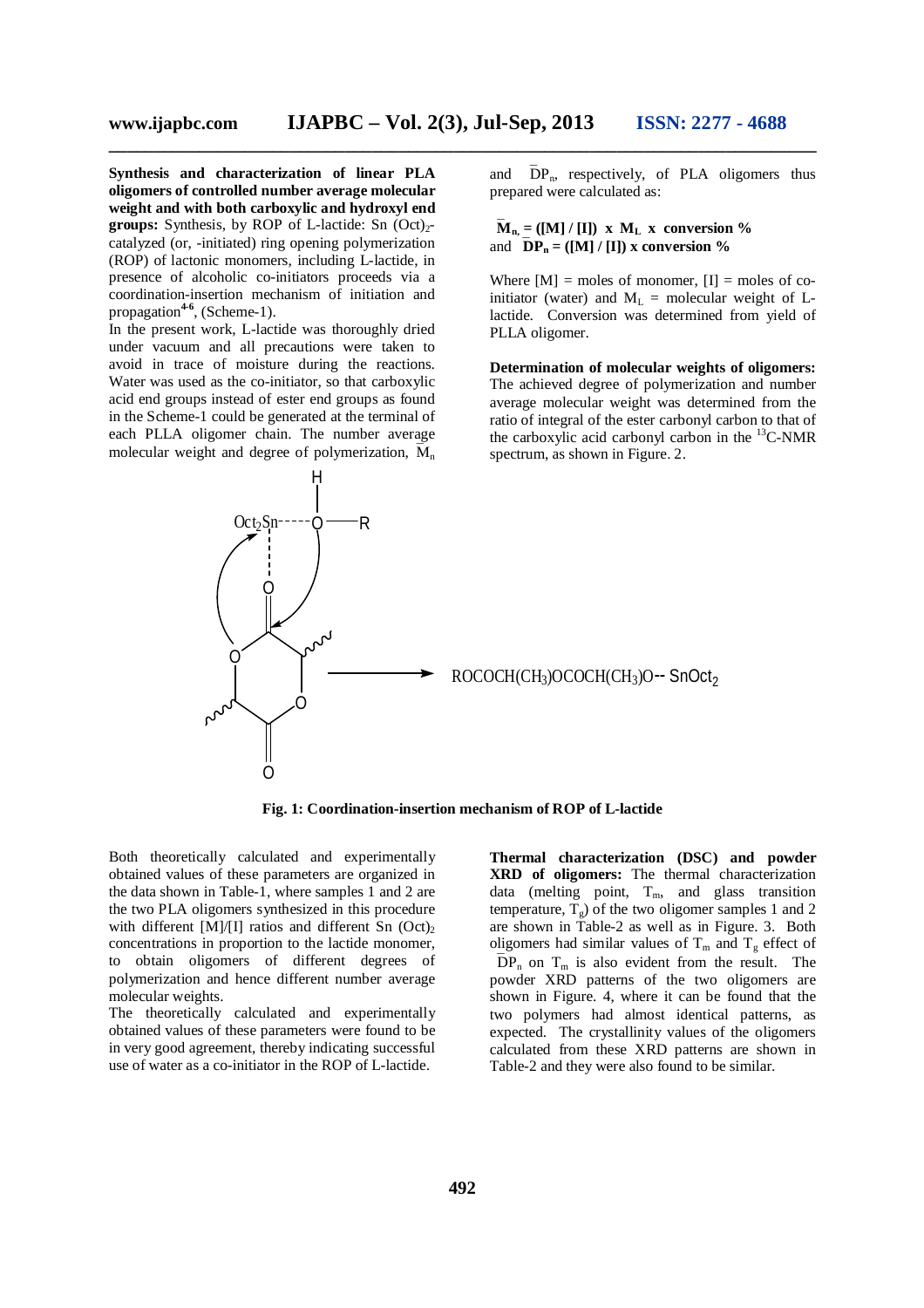

**Fig. 2: <sup>13</sup>C-NMR spectrum of PLA oligomer 1 synthesized by ROP of L-lactide: inset showing ester carbonyl region (ester as well as carboxylic acid) as enlarged**



**Fig. 3: Thermal characterization (DSC) first and second heating showing Tm and Tg, respectively of PLA oligomers: (a) 1, first heating; (b) 2, first heating; (c) 1, second heating and (d) 2, second heating**



**Fig. 4: Powder XRD patterns of PLA oligomers: (a) 1 and (b) 2**